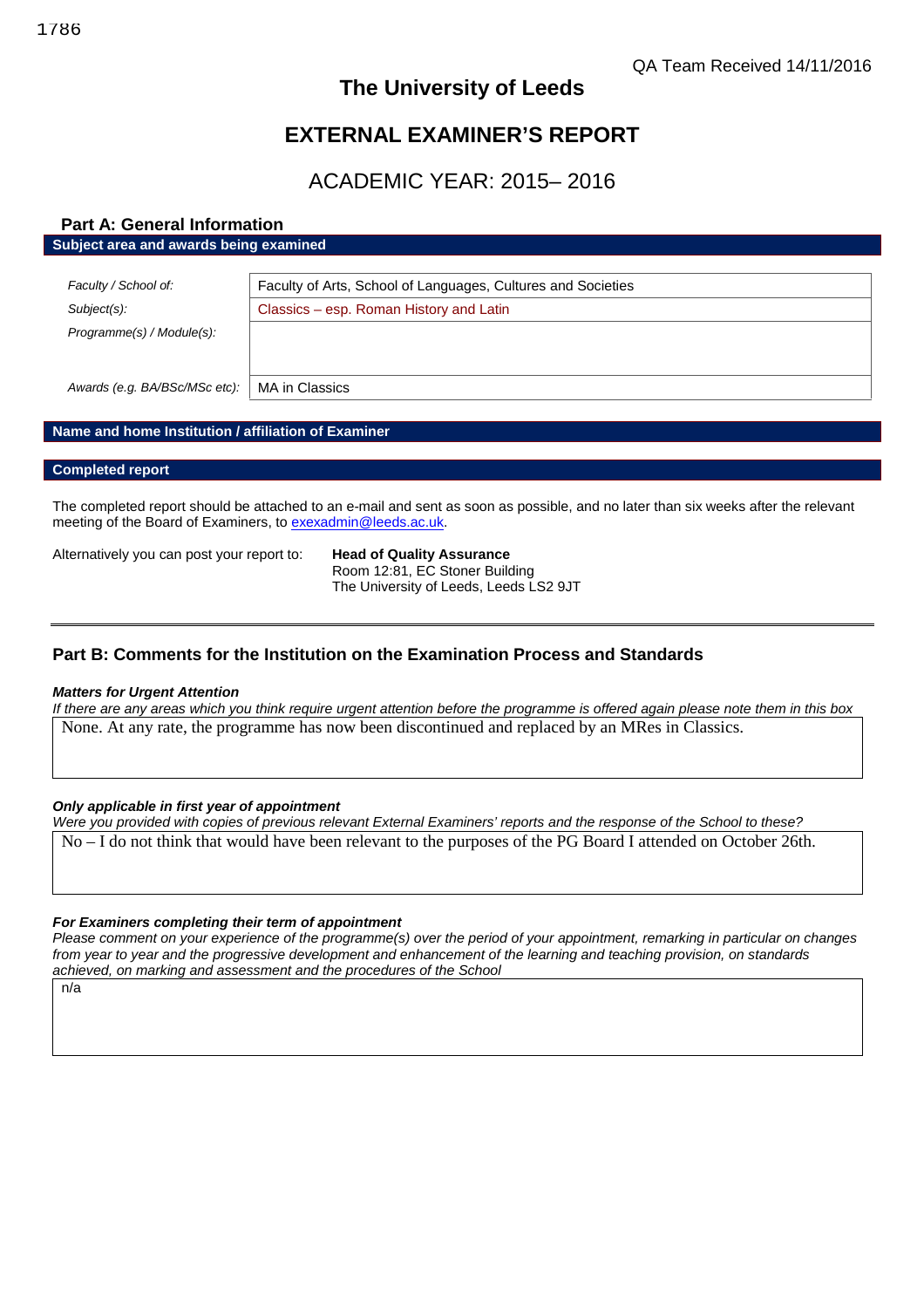#### **Standards**

- **1. Please indicate the extent to which the programme Aims and Intended Learning Outcomes (ILOs) were commensurate with the level of the award**
	- *The appropriateness of the Intended Learning Outcomes for the programme(s)/modules and of the structure and content of the programme(s);*
	- *The extent to which standards are appropriate for the award or award element under consideration.*

The learning outcomes and the marking criteria were clearly stated and fully commensurate with the level of the degree programme.

- **2. Did the Aims and ILOs meet the expectations of the national subject benchmark (where relevant)?**
	- *The comparability of the programme(s) with similar programme(s) at other institutions and against national benchmarks and the Framework for Higher Education Qualifications.*

The standards used for the MA in Classics are fully in keeping with those in use at my own institution and at the institutions with which I am directly familiar.

#### **3. Please comment on the assessment methods and the appropriateness of these to the ILOs**

 *The design and structure of the assessment methods, and the arrangements for the marking of modules and the classification of awards;*

 *The quality of teaching, learning and assessment methods that may be indicated by student performance.* The range of the assessment methods struck me as reasonably broad, and perfectly in line with what one would normally expect to come across at MA level. The overall student performance was that of a cohort that is well looked after by the teaching staff, and receives valuable guidance in the research-based projects.

#### **4. Were students given adequate opportunity to demonstrate their achievement of the Aims and ILOs?**

 *The academic standards demonstrated by the students and, where possible, their performance in relation to students on comparable courses;*

*The strengths and weaknesses of the students as a cohort.*

The work I marked showed on the whole high academic standards and very clear commitment on the part of a small, but diverse cohort of students. It also reflects well on the dedication and professionalism of the colleagues who taught on the programme.

**5. For Examiners responsible for programmes that include clinical practice components, please comment on the learning and assessment of practice components of the curriculum**

 $n/a$ 

**6. Please comment on the nature and effectiveness of enhancements to the programme(s) and modules since the previous year**

*It would be particularly helpful if you could also identify areas of good practice which are worthy of wider dissemination.* n/a

#### **7. Please comment on the influence of research on the curriculum and learning and teaching**

*This may include examples of curriculum design informed by current research in the subject; practice informed by research; students undertaking research.*

There is a clear and demonstrable link between teaching and research in the Leeds graduate programme, which will be even more strongly apparent in the new MRes programme.

#### **8. Where the programme forms part of an Integrated PhD, please comment on the appropriateness of the programme as training for a PhD**

**n/a**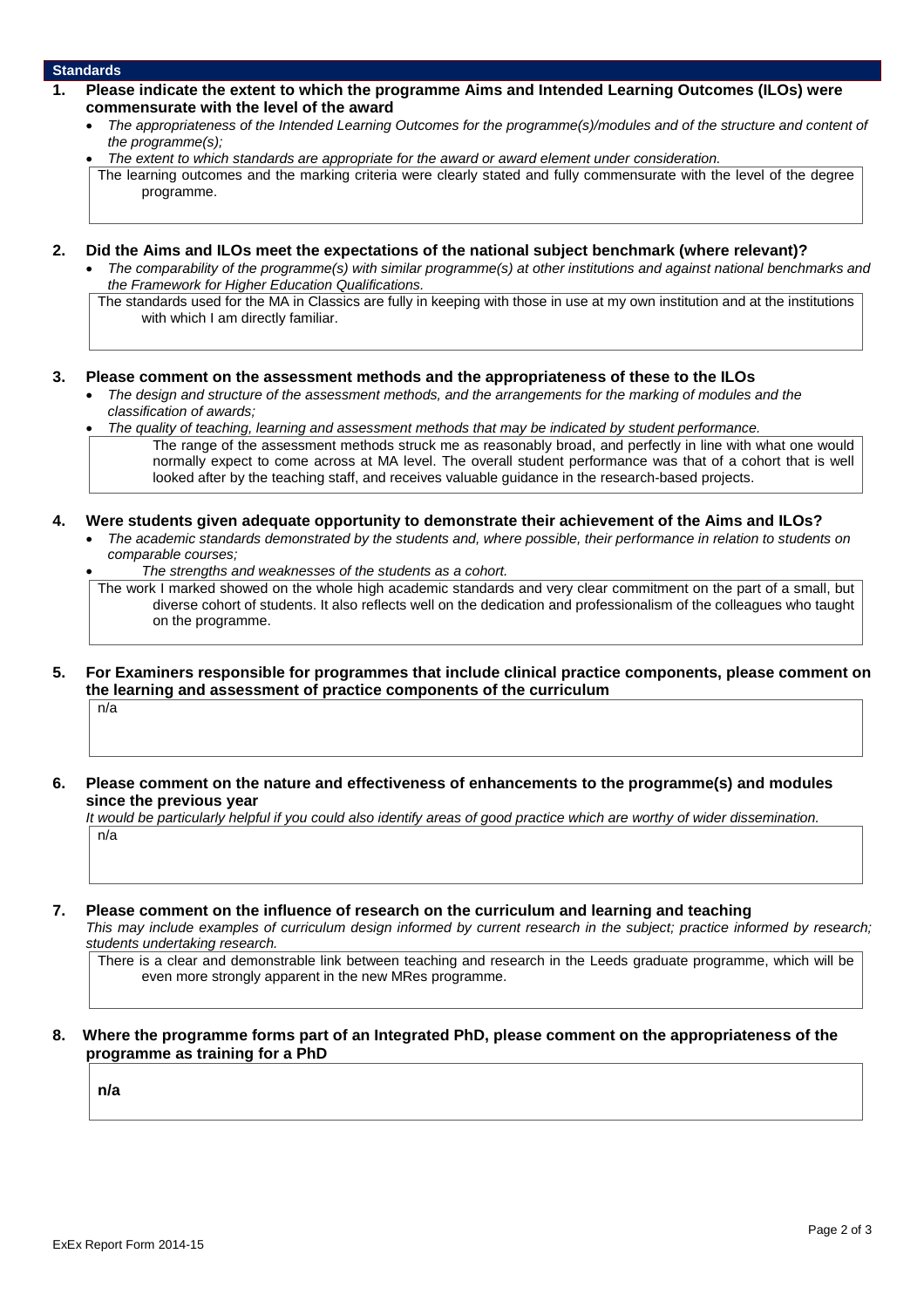**9. If you have acted as a mentor to a new External Examiner or have received mentor support please comment here on the arrangements**

n/a

#### **The Examination/Assessment Process**

**10. The University and its Schools provide guidance for External Examiners as to their roles, powers and responsibilities. Please indicate whether this material was sufficient for you to act effectively as an External Examiner.**

*Whether External Examiners have sufficient access to the material needed to make the required judgements and whether they are encouraged to request additional information.*

Yes.

**11. Did you receive appropriate documentation relating to the programmes and/or parts of programmes for which you have responsibility, e.g. programme specifications or module handbooks, marking criteria?** *The coherence of the policies and procedures relating to External Examiners and whether they match the explicit roles they are asked to perform.*

Yes<sup>.</sup>

- **12. Were you provided with all draft examination papers/assessments? Was the nature and level of the questions appropriate? If not, were suitable arrangements made to consider your comments?** Not applicable – I was asked to look at coursework pieces.
- **13. Was sufficient assessed / examined work made available to enable you to have confidence in your evaluation of the standard of student work? Were the scripts clearly marked/annotated?**

Yes. I was asked to look at all the coursework that was under the Board's consideration.

**14. Was the choice of subjects for dissertations appropriate? Was the method and standard of assessment appropriate?**

Yes – on both counts. I was especially impressed with the quality of the feedback that students received on their submitted work.

**15. Were the administrative arrangements satisfactory for the whole process, including the operation of the Board of Examiners? Were you able to attend the meeting? Were you satisfied with the recommendations of the Board?**

Yes. I attended the meeting and we had a very constructive and thorough discussion of the issues that required further scrutiny.

**16. Were appropriate procedures in place to give due consideration to mitigating circumstances and medical evidence?**

Yes.

#### **Other comments**

#### **Please use this box if you wish to make any further comments not covered elsewhere on the form**

I had a useful correspondence with the Chair of the Board before the meeting, and my written comments on two pieces of coursework were discussed in detail at the Board. We reached conclusions that I found perfectly acceptable, and I was pleased by the care with which colleagues engaged with my remarks. We also had a detailed and useful discussion on the degree classification of a border-line candidate, which led to a satisfactory conclusion.